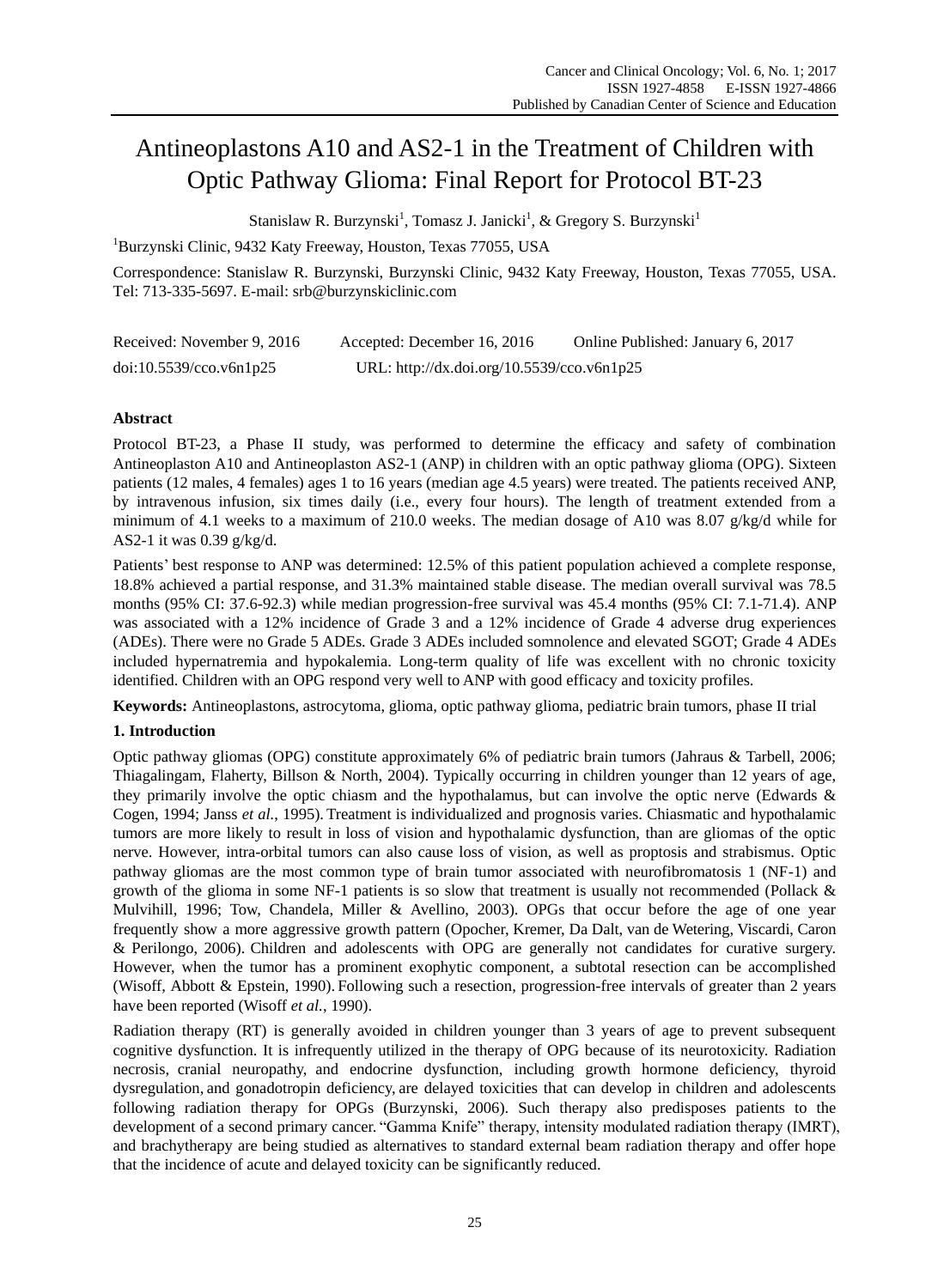Due to concerns relating to acute and delayed toxicity after radiation therapy, a number of chemotherapeutic regimens have been used in the treatment of OPGs in children and adolescents (Burzynski, 2006). While complete responses (CR) to chemotherapy are unusual, partial response (PR) rates can be substantial (Laithier *et al.*, 2003). Such responses can delay the need for RT (Laithier *et al.*, 2003; Gururangan *et al.*, 2002; Gnekow, Kortmann, Pietsch & Emser, 2004; Gururangan, *et al.*, 2007). The most widely used chemotherapeutic regimen for the treatment of progressive, low-grade gliomas in children and adolescents is a combination of carboplatin and vincristine (Gururangan *et al.*, 2002; Gnekow *et al.*, 2004). Multiagent platinum-based regimens and nitrosourea-based regimens are also employed (Opocher *et al.*, 2006; Laithier *et al.*, 2003). Temozolomide (TMZ) is reported to be successful in stabilizing disease in 50% of pediatric patients treated (PR in 12% and stable disease (SD) in 38%) (Gururangan *et al.*, 2002). However, the long-term results with TMZ are not as favorable as those obtained using carboplatin containing regimens. There is no doubt that chemotherapy has been successful in stabilizing the disease. Unfortunately, chemotherapy has not cured the disease nor provided a high quality of life for the great majority of patients. Chronic toxicity continues to be a major problem (Burzynski, 2006).

Antineoplastons A10 and AS2-1 are synthetic derivatives of glutamine, isoglutamine, and phenylacetic acid (Burzynski, 2004). A10 is a synthetic formulation consisting of a 4:1 ratio of phenylacetylglutaminate sodium (PG) and phenylacetylisoglutaminate sodium (isoPG). AS2-1 is a synthetic formulation with a 4:1 ratio of phenylacetate sodium (PN) and PG.

In a Phase II study of ANP in patients with an astrocytoma, which was opened for enrollment in 1988, a CR with more than 28 years of progression-free survival (PFS) was documented in a 7-year-old child diagnosed with a large, inoperable OPG (S Burzynski, Kubove & B Burzynski, 1992; Hawkins & Friedman, 1992). This patient, who had a short life expectancy and was never treated with RT or chemotherapy, is tumor-free and continues to enjoy good health and a productive life. Additional Phase II studies utilizing ANP have shown objective responses (OR) and improved survival in pediatric high-grade glioma, diffuse intrinsic pontine glioma (DIPG) and low-grade astrocytoma (S Burzynski, Janicki, G Burzynski & Marszalek, 2014, 2051-2061; S Burzynski, Janicki, G Burzynski & Marszalek, 2015, 334-344; S Burzynski, Janicki, G Burzynski & Marszalek, 2014, 565-577; S Burzynski, Janicki, G Burzynski, Marszalek & Brookman, 2014, 977-988; S Burzynski, Janicki, G Burzynski, Marszalek & Brookman, 2014, e433-e439, S Burzynski, Janicki, G Burzynski, 2016, 837-850). Such encouraging preliminary data prompted this single-arm Phase II study of ANP in children with an OPG.

# **2. Materials and Methods**

#### *2.1 Patient Population*

This Phase II study accrued patients less than 18 years of age, but more than 6 months of age, who had radiologic evidence of OPG by gadolinium-enhanced magnetic resonance imaging (MRI), which is the diagnostic imaging study of choice (Gutmann & MacCollin, 2001), performed within 14 days of the start of ANP. The diagnosis of OPG generally does not require a biopsy.

### *2.2 Study Design*

Except of diagnosis specific to the protocol, the inclusion and exclusion criteria, as well as reasons for removal from the study, have previously been described (S Burzynski, Janicki, G Burzynski & Marszalek, 2014, 565-577). Additional patients, including those with a Lansky or Karnofsky score  $\leq$  50, were enrolled on a case-by-case basis with an exception granted by the FDA. All patients and/or guardians signed an Informed Consent Document prior to enrollment.

This Phase II study was a single-arm, two-stage, interventional trial of ANP in a high-risk, poor-prognosis study population (Chang *et al.*, 1999). It commenced on June 27, 1996 under IND 43,742 and after approval by the BRI-IRB. The last patient began ANP on 10/13/2004.

The study protocol was amended on occasion, but none of the amendments altered the aim or design of the original study objectives/outcomes or introduced new safety issues.

#### *2.3 Statistical Considerations*

This was a two-stage study with 20 patients being enrolled in the first stage. If one OR occurred among these patients, up to 20 additional patients could be enrolled (Chang *et al.*, 1999). At the completion of the study, an overall OR rate of  $\geq 10\%$  (i.e., 4 ORs) was considered to warrant further study.

## *2.4 Administration of the Medications*

The details of ANP administration have been previously published (Burzynski *et al.*, 2014, 2051-2061; Burzynski *et al.*, 2015; Burzynski *et al.*, 2014, 565-577; Burzynski *et al.*, 2014, 977-988). Escalation of the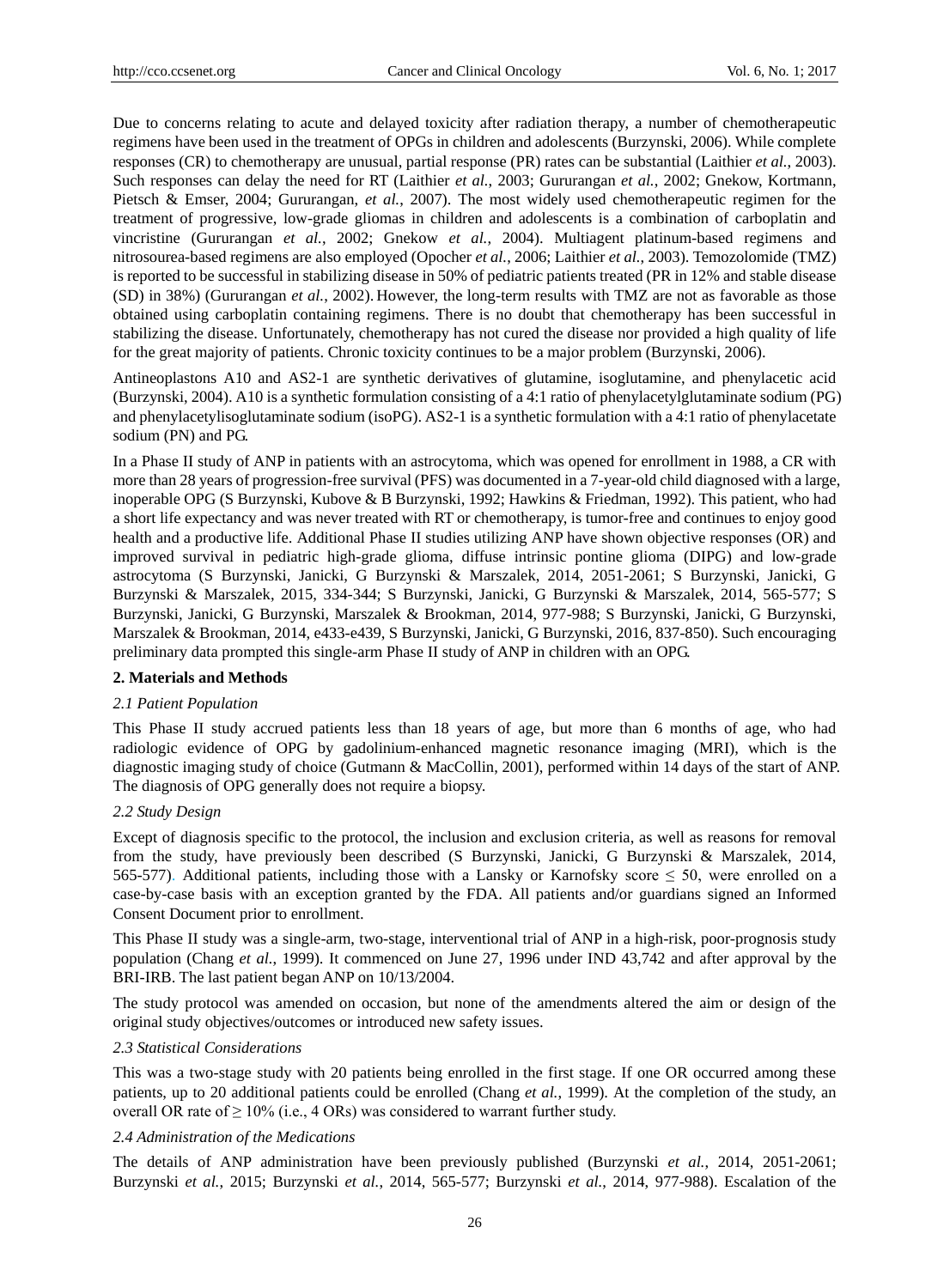dosage of ANP is based on the results of prior studies carried out to determine patients' tolerance of the infusion of the large volume of intravenous fluids necessary to deliver the higher doses of ANP (Burzynski, 2004). As a safety precaution, escalation of the dosage of ANP will continue through Phase II and Phase III trials.

Medications that were considered necessary for the subjects' welfare and that did not interfere with the evaluation of treatment were given at the discretion of the investigator. The use of corticosteroids was carefully monitored and the smallest dosages compatible with preservation of optimal neurologic functions were utilized.

Treatment with other antineoplastic or immunomodulatory agents was not permitted during the study. Subjects received full supportive care, including transfusions of blood products and antibiotics when appropriate.

## *2.5 Evaluation and Follow-up*

OR rates for target lesions were determined using the RANO criteria (Response Assessment in Neuro-Oncology) as assessed by an MRI with gadolinium enhancement. A CR was achieved when disappearance of all disease was sustained for at least four weeks. A PR was achieved with  $a \ge 50\%$  decrease in the sum of the products of the greatest perpendicular diameters of all target lesions, compared to baseline, and sustained for at least four weeks. SD was maintained by a < 50% decrease in the sum of the products of the greatest perpendicular diameters of all target lesions, compared to baseline, and no progressive disease (PD), sustained for at least four weeks. PD was determined by  $a \ge 25\%$  increase in the sum of the products of the greatest perpendicular diameters of all target lesions compared to the lowest sum previously recorded. Target lesions were contrast-enhancing lesions  $\geq 5$  mm in size. (Wen *et al.*, 2010; Weller, Cloughesy, Perry & Wick, 2013).

Details of the evaluation of overall survival (OS) and adverse drug experiences (ADEs) have been previously described (S Burzynski, Janicki, G Burzynski, 2016, 837-850).

## **3. Results**

## *3.1. Patient Demographics*

Subject enrollment started June 27, 1996, and continued through October 13, 2004. As of June 5, 2008, all subjects had permanently discontinued ANP due to the achievement of a CR, subject request, PD, or a worsening clinical condition. The 16 patients enrolled had a median age of 4.5 years while. 25% were female and 75% were male. All patients were Caucasian.

Patient characteristics are shown in Table 1.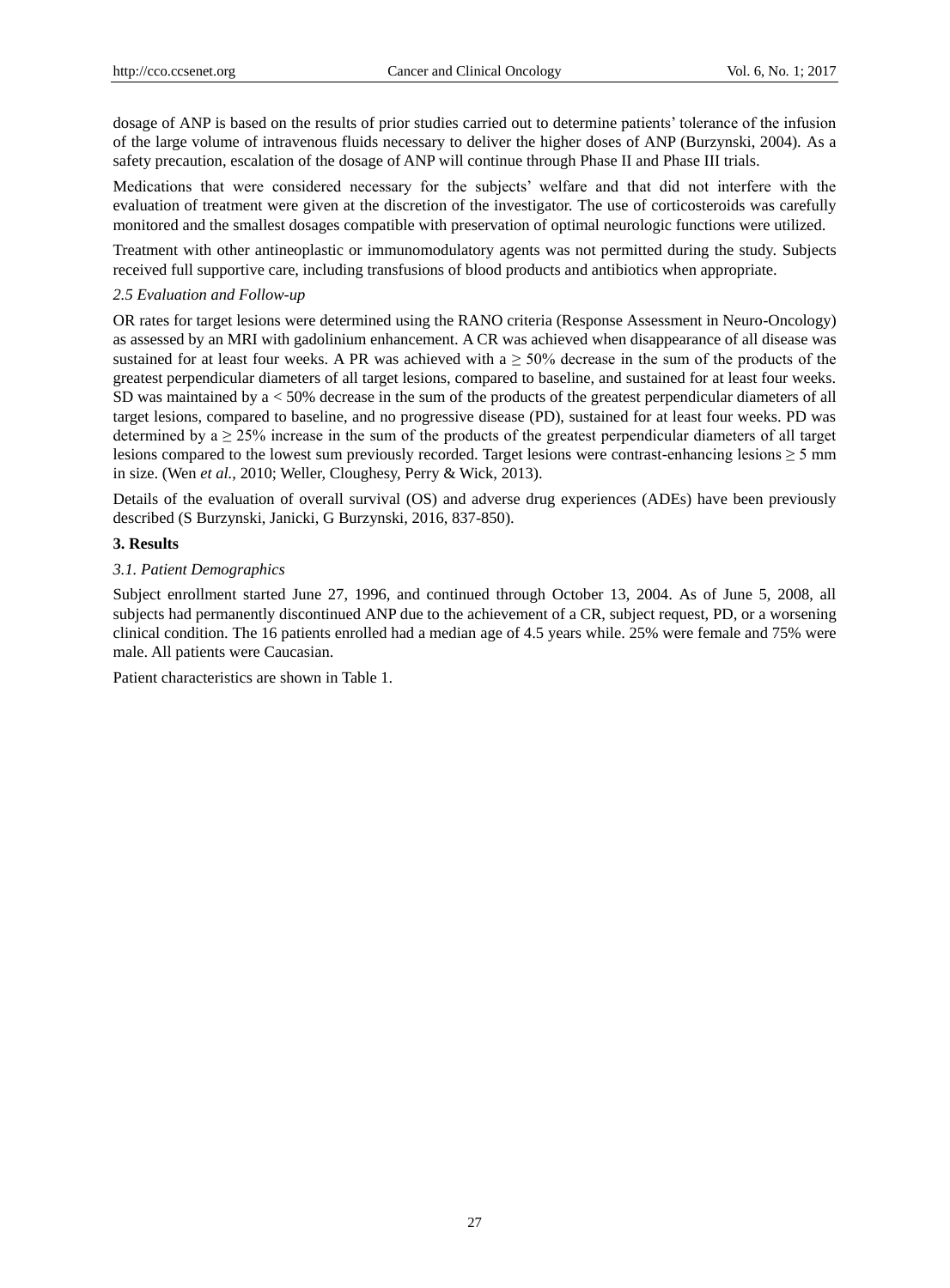#### Table 1. Patient Characteristics

| Characteristic                          | All Patients $N=16$    |                              |
|-----------------------------------------|------------------------|------------------------------|
| Age (years)                             |                        |                              |
| Median                                  | 4.5                    |                              |
| Range                                   | $0.6 - 16.7$           |                              |
| Sex                                     |                        |                              |
| Male                                    | 12 (75%)               |                              |
| Female                                  | 4(25%)                 |                              |
| Ethnicity                               | W 16 (100%)            |                              |
| Karnofsky Performance Score             |                        |                              |
|                                         | <b>Treatment Start</b> | Last evaluation on treatment |
| Median                                  | 65                     | 85                           |
| Tumor Type                              |                        |                              |
| Pilocytic astrocytoma                   | 5                      | 3 solitary, 2 MC             |
| Juvenile pilocytic                      | $\overline{c}$         | 1 solitary, 1 MC             |
| Astrocytoma, grade 2                    | 3                      | 2 solitaries, 1MF            |
| DIG - desmoplastic glioma               | 1                      | MC                           |
| High grade glioma                       | 1                      | Solitary                     |
| OPG (no biopsy)                         | $\overline{4}$         | 3 solitary, 1 MC+L           |
| NF-1 associated                         | $\overline{c}$         |                              |
| NF-1 unassociated                       | 14                     |                              |
|                                         | Prior treatment        |                              |
| None or Stereotactic biopsy only        | 2                      |                              |
| SU only                                 | 3                      |                              |
| Stereotactic biopsy and CH              | 1                      |                              |
| SU (including excisional biopsy) and CH | 7                      |                              |
| <b>CH</b>                               | $\overline{c}$         |                              |
| $RT+CH$                                 | $\mathbf{1}$           |                              |

*Note.* CH-chemotherapy, L- leptomeningeal involvement, MC-multicentric, MF-multifocal, NF-1—neurofibromatosis 1, OPG—optic pathway glioma, RT—radiation therapy, SU – surgery, W—white

#### *3.2 Treatment*

The trial enrolled 16 study subjects. Three patients received special consideration (one had a Lansky/Karnofsky score of 40 and two had scores of 50). One patient was enrolled despite a lack of tumor contrast enhancement at baseline.

The median dosage of A10 was 8.07 g/kg/d (range 2.53 - 15.83 g/kg/d) and AS2-1 was 0.39 g/kg/d (range 0.20-0.47 g/kg/d). The duration of ANP therapy ranged from 4.1 to 210.0 weeks with a median of 38 weeks.

Of the 16 patients enrolled, 2 (12.5%) achieved a CR, 3 achieved a PR (18.8%), 5 (31.3%) maintained SD, while 2 (12.5%) developed PD; the remaining 4 patients did not have follow-up MRIs to be classified. ORs were achieved following a median of 57 weeks of ANP (range, 6 to 177 weeks). The duration of SD ranged from 5.9 to 179.4 months. Characteristics of the patients who achieved a CR or PR are shown in Table 2.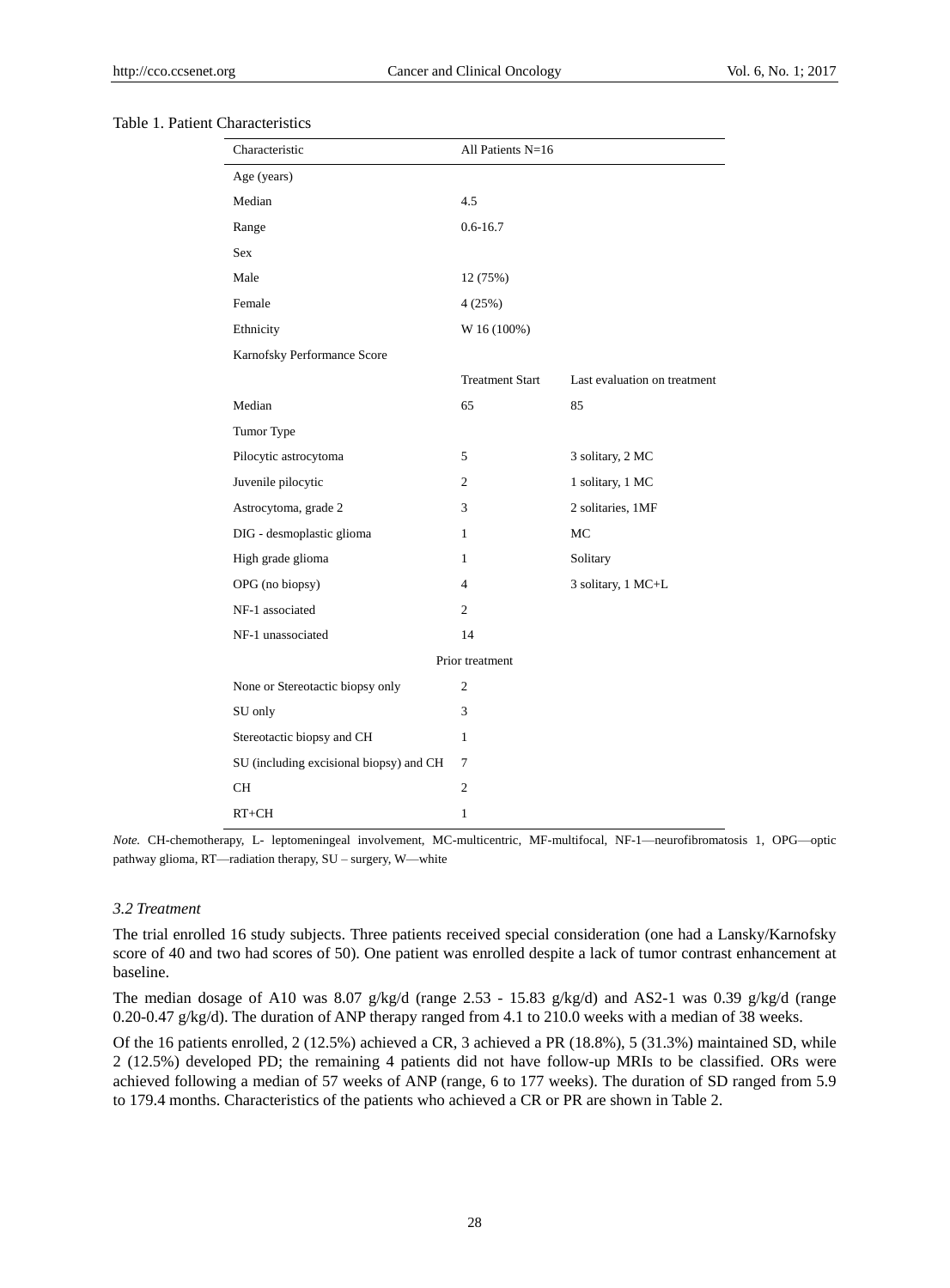|            | Age        | Date of initial |                |                       |                | Past           | Past             |                  | <b>Best</b> |  |
|------------|------------|-----------------|----------------|-----------------------|----------------|----------------|------------------|------------------|-------------|--|
| Code       | (years)    | diagnosis       | Histology      | $NF-1$                | Past surgery   | chemotherapy   | radiation        | Type             | response to |  |
|            |            |                 |                |                       |                |                | therapy          |                  | treatment   |  |
|            |            | 02/24/1995      | Desmoplastic   |                       |                | Yes            |                  | <b>BSG/Focal</b> | <b>PR</b>   |  |
| 04<br>4    |            | glioma          | N <sub>0</sub> | Yes                   |                | N <sub>0</sub> | MC               |                  |             |  |
| 06<br>6    | 10/15/1999 | Pilocytic       | No             | Biopsy-               | N <sub>0</sub> | No             | <b>BSG/Focal</b> | CR               |             |  |
|            |            |                 |                | stereotactic          |                |                | МC               |                  |             |  |
| 07<br>0.75 | 03/13/2000 | Juvenile        |                | N <sub>o</sub><br>Yes | Yes            | N <sub>0</sub> | MC               | <b>PR</b>        |             |  |
|            |            | pilocytic       |                |                       |                |                |                  |                  |             |  |
| 09         | 16         | 02/24/1992      | Astrocytoma    | Yes                   | Yes            | N <sub>0</sub> | N <sub>0</sub>   | Solitary         | CR          |  |
| CE1<br>12  |            | 07/10/1992      | High grade     | Yes                   | Yes            |                |                  | PR               |             |  |
|            |            | glioma          | No             |                       |                | N <sub>0</sub> | Solitary         |                  |             |  |

Table 2. Characteristics of patients who achieved a CR or PR

*Note.* BSG—brainstem glioma, CE—compassionate exception, CR—complete response, MC—multicentric, NF-1—neurofibromatosis 1, PR—partial response

Figure 1 presents MRI images of a 6-year old Caucasian female diagnosed with pilocytic astrocytoma of the optic chiasm, optic tract and hypothalamus, without prior treatment, who developed a CR on ANP therapy. ANP started on November 11, 1999 and was discontinued on April 14, 2003. The arrows shown in the images indicate contrast-enhancing target lesions. PET scan of April 5, 2000 confirmed the CR. The patient continues to be tumor-free and has lived a normal life in excess of 15 years from the start of ANP.



Figure 1. Contrast-enhanced MRI images of the brain at baseline (top row of images) and contrast-enhanced MRI images of the brain following ANP therapy demonstrating a CR (bottom row of images)

## *3.3 Response and Survival*

It has been suggested that Phase II studies should also determine survival data (Iwamoto & Lassman, 2015). Therefore, this report includes a survival analysis.

The OS and PFS data for patients living at the time of last contact are presented in Table 3. Over the course of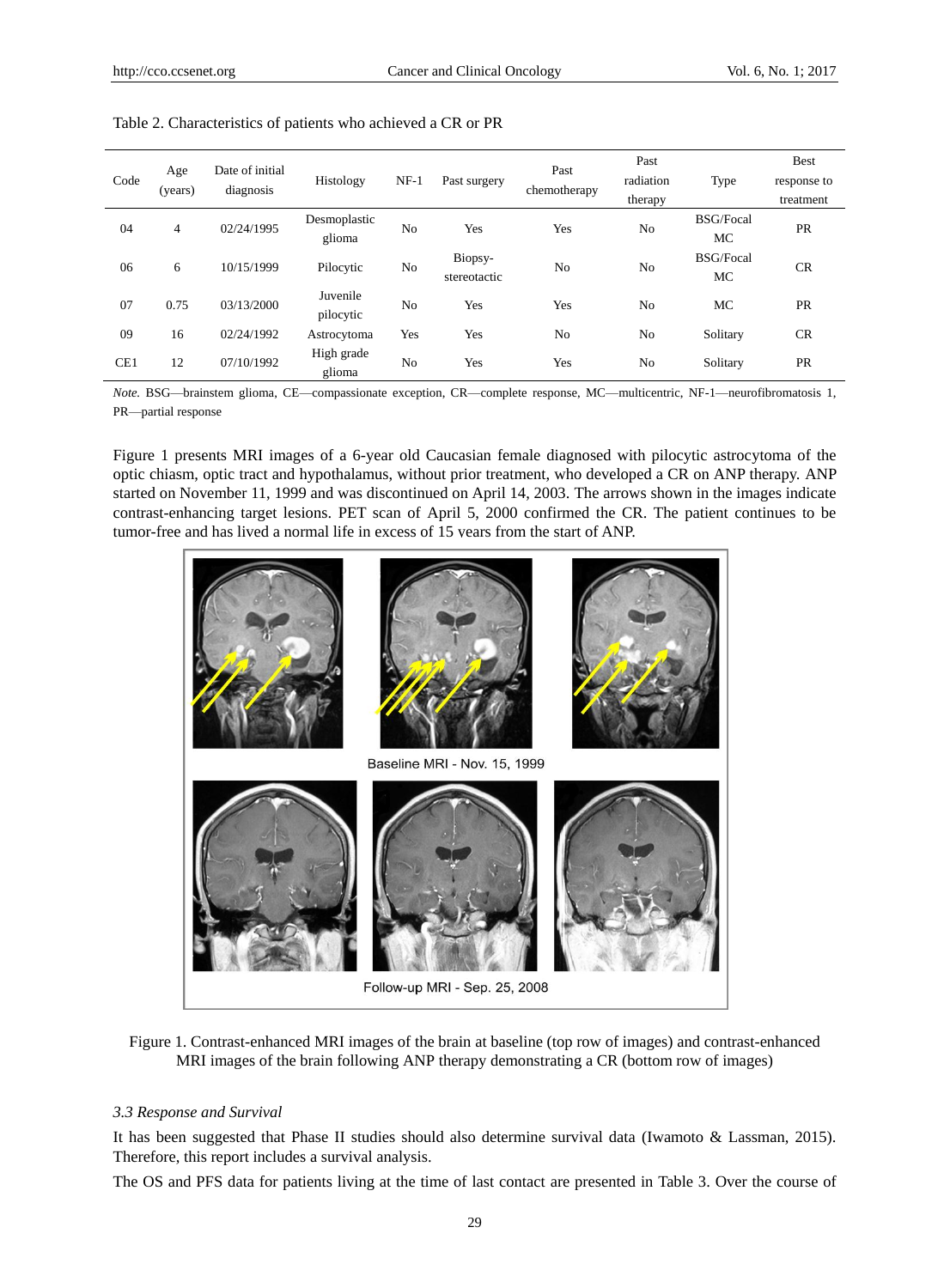treatment, Lansky/Karnofsky score increased in 8 of the 16 patients enrolled, was stable in 5 patients, and decreased in 3 patients.

| Code            | Overall survival from diagnosis<br>in years | Overall survival from treatment<br>start in years | Progression-free survival in<br>years | Best Response to<br>treatment |
|-----------------|---------------------------------------------|---------------------------------------------------|---------------------------------------|-------------------------------|
| 06              | $16.7+$                                     | $16.65+$                                          | $16.65+$                              | <b>CR</b>                     |
| 07              | $15.65+$                                    | $15.5+$                                           | 3.8                                   | <b>PR</b>                     |
| CE <sub>1</sub> | $23.3+$                                     | $12.6+$                                           | $12.6+$                               | <b>PR</b>                     |
| 03              | $20.1+$                                     | $17.7+$                                           | $17.7+$                               | SD                            |
| CE <sub>2</sub> | $15.6+$                                     | $14.9+$                                           | $14.9+$                               | SD                            |

Table 3. OS and PFS data for patients living at the time of last contact

*Note.* CE-compassionate exception, CR–complete response, PR–partial response, SD–stable disease

Table 4 presents a comparison of our study with other studies reported in the current literature, which utilized chemotherapeutic agents in the treatment of OPG.

Table 4. Comparison of Response of OPG to ANP to that of Other Chemotherapeutic Regimens.

|                                          | Number of<br>patients | Efficacy response<br>(% ) |                | Kaplan-Meier survival analysis    |                |     |                                                 |     |     |     |     |     |     |
|------------------------------------------|-----------------------|---------------------------|----------------|-----------------------------------|----------------|-----|-------------------------------------------------|-----|-----|-----|-----|-----|-----|
| Author / Treatment                       |                       |                           |                | Progression-free survival<br>(% ) |                |     | Overall survival from treatment<br>start $(\%)$ |     |     |     |     |     |     |
|                                          |                       | <b>CR</b>                 |                | <b>PR</b><br><b>SD</b>            | $\overline{c}$ | 3   | $\overline{4}$                                  | 5   | 2   | 3   | 5   | 10  | 17  |
|                                          |                       |                           |                |                                   | yrs            | yrs | yrs                                             | yrs | yrs | yrs | yrs | yrs | yrs |
| Gururangan et al 2002,                   | 30                    | $\overline{c}$            | 21             | 51                                |                | 64  |                                                 |     | 84  |     |     |     |     |
| Carboplatin                              |                       |                           |                |                                   |                |     |                                                 |     |     |     |     |     |     |
| Gururangan et al 2007,                   | 14                    | $\mathbf{0}$              | $\overline{0}$ | 51                                | 64             |     | 31                                              |     | 71  | 57  | 7   |     |     |
| Temozolomide                             |                       |                           |                |                                   |                |     |                                                 |     |     |     |     |     |     |
| Burzynski et al 2016,<br>Antineoplastons | 16                    | 13                        | 19             | 31                                | 56             | 56  | 49                                              | 42  | 81  | 74  | 67  | 37  | 37  |

*Note.* CR—complete response, PR—partial response, SD—stable disease, yrs—year

Survival analysis revealed a median PFS of 45.4 months and a PFS at 6 months of 75.0%.

The OS at 2 years was 81%, at 4 years it was 67%, at 5 years it was 67%, and at 10 and 15 years it was 37%. The median OS was 78.5 months. The Kaplan-Meier survival curve is shown in Figure 2.



Figure 2. The Kaplan-Meier Survival Curve

*Note.* OS—overall survival from treatment start, PFS—progression-free survival.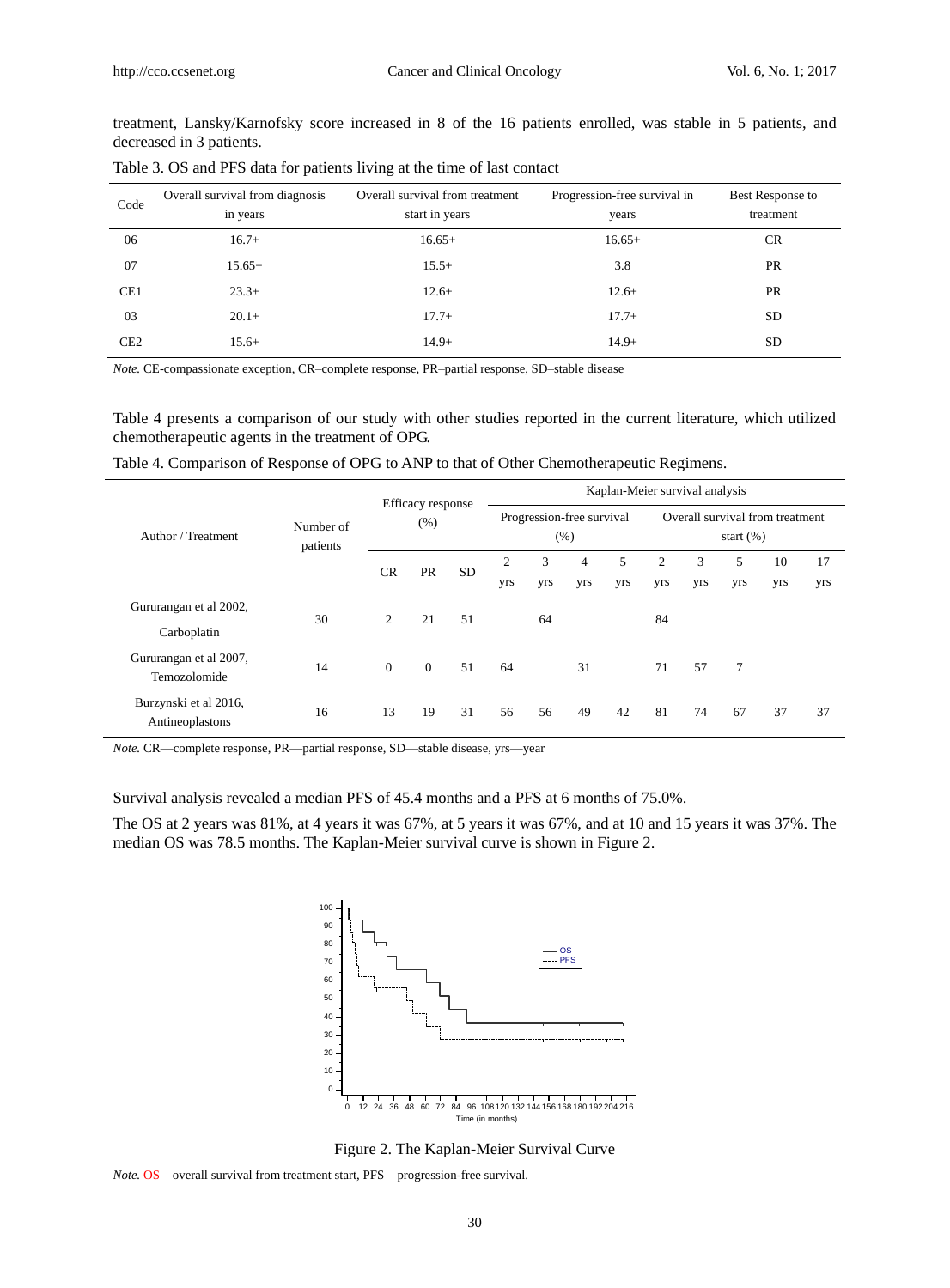# *3.4 Safety and Adverse Drug Events*

All 16 patients were included in the analysis of toxicity. Patients were initially treated at the Burzynski Clinic. Two or more weeks later, when the patient and/or guardian had been adequately educated in the administration of ANP, they went home. Both at the Burzynski Clinic and at home (via telephone), patients were questioned on a daily basis concerning possible ADEs. After two months, questioning was conducted on a weekly basis. Adverse events were categorized according to CTCAE v 3.0. Table 5 compares the incidence of grade 3 and 4 ADEs in our study to that reported by others. No long-term ADEs to ANP were reported.

Table 5. Incidence of Adverse Drug events, Grades 3 and 4, Reported by Patients During ANP therapy Compared to Those Reported in Studies of OPG Utilizing Chemotherapy.

| Adverse drug events |              | Antineoplastons | Gururangan, et al. 2002<br>Carboplatin | Gururangan, et al. 2007 Temozolomide |         |  |  |
|---------------------|--------------|-----------------|----------------------------------------|--------------------------------------|---------|--|--|
|                     | Grade $3(%)$ | Grade $4$ (%)   | Grade $3/4$                            | Grade 3                              | Grade 4 |  |  |
|                     |              |                 | (% )                                   | (% )                                 | (% )    |  |  |
| Hypokalemia         |              | 6               |                                        |                                      |         |  |  |
| Hypernatremia       |              | 6               |                                        |                                      |         |  |  |
| <b>SGOT</b>         | 6            |                 |                                        |                                      |         |  |  |
| Somnolence          | 6            |                 |                                        |                                      |         |  |  |
| Thrombocytopenia    |              |                 | 58                                     |                                      | 17      |  |  |
| Neutropenia         |              |                 | 80                                     | 3                                    | 7       |  |  |
| Infection           |              |                 | 17                                     |                                      |         |  |  |
| Allergic reaction   |              |                 | 6                                      |                                      |         |  |  |
| Hemorrhage          |              |                 |                                        | 3                                    |         |  |  |

## **4. Discussion**

The successful treatment of OPG, which is not amenable to complete resection, continues to present a clinical challenge. Most of these tumors arise in children younger than five years of age, and their behavior is unpredictable, ranging from spontaneous regression in some patients with neurofibromatosis I to continued neurological impairment leading to disability and death. Most of the reported studies combine patients diagnosed with OPG with low-grade glioma (LGG), and only a small number of clinical investigations deal with OPG exclusively. The studies on LGG have been extensively reviewed in medical literature (Tow et al., 2003; Opocher et al., 2006; Wisoff et al., 1990; Burzynski, 2006; Laithier et al., 2003). Large scale studies have been performed by various groups to develop a comprehensive treatment strategy for all patients with OPG (Laithier et al., 2003; Gnekow et al., 2004). These studies emphasize chemotherapy, but the patients were also treated surgically and with radiation therapy (RT). The main goal was to defer RT by introducing initial combination chemotherapy.

In the study organized by the French Society of Pediatric Oncology, 85 patients were treated with alternating cycles of procarbazine and carboplatin, etoposide and cisplatin, and vincristine and cyclophosphamide, and were followed with RT at progression (Laithier et al., 2003). There were no CRs, but 42% of patients accomplished PR and 45% SD. Unfortunately, most of these patients developed disease progression, indicated by PFS of 34% at five years.

The German Society of Pediatric Oncology and Hematology (GPOH) reported the results of the treatment of 123 patients with vincristine and carboplatin followed by RT at progression (Gnekow et al., 2004). The response rate was CR 2%, PR 6%, and 76% SD. Inevitably, there was progression of the disease, but PFS at five years was reported as 60%.

There are only a small number of reports on Phase II studies in OPG with single chemotherapy regimens and without added RT. The results of two of these studies, utilizing carboplatin and temozolomide, respectively, along with the results of our study, are presented in Table 4. These three studies enrolled a similar number of patients, but there was a markedly higher CR rate (12.5%) in our study compared to a 2% rate in the carboplatin study and no CRs reported in the temozolomide study (Gururangan, et al., 2002; Gururangan, et al., 2007). There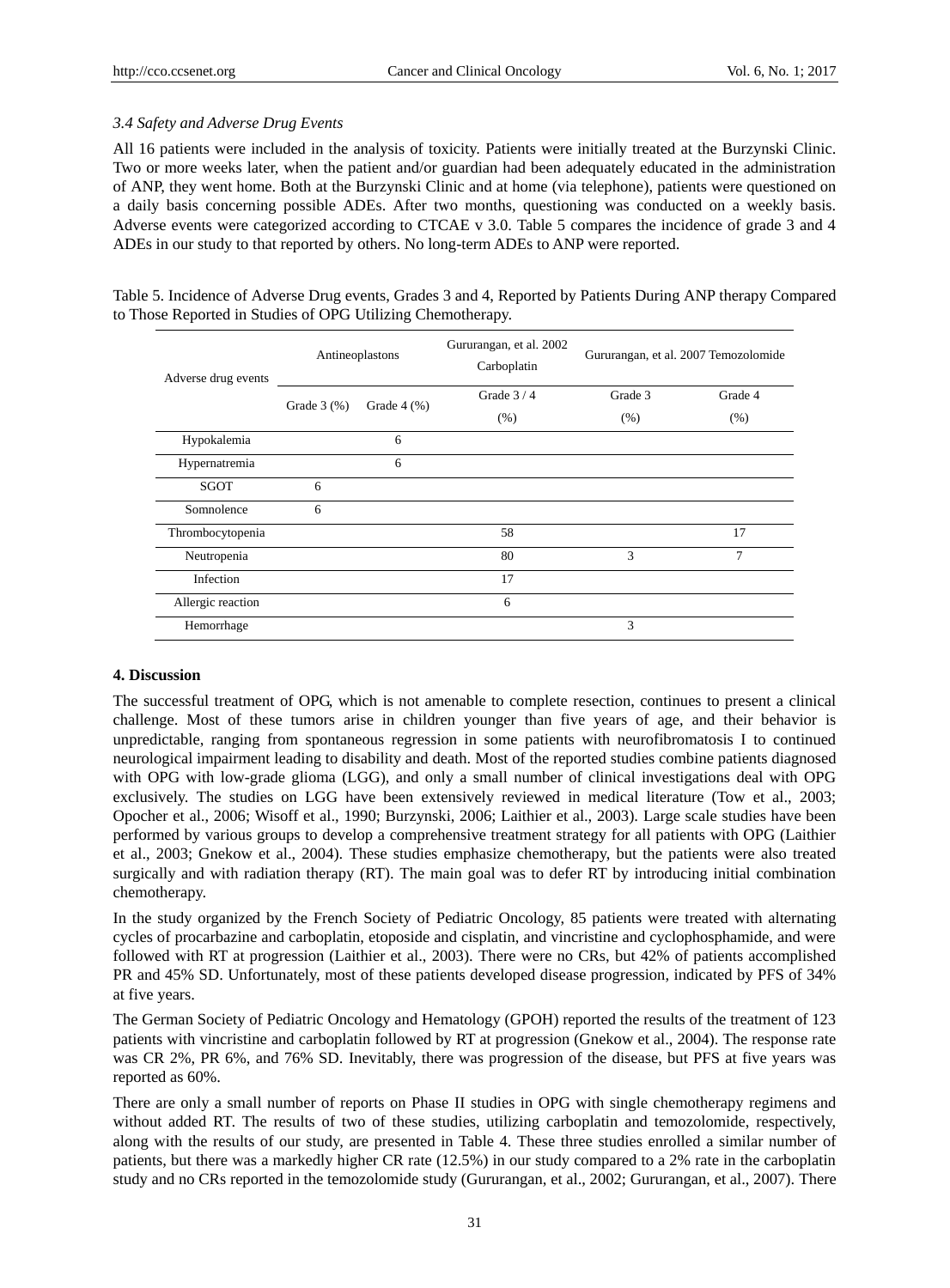were no PRs reported in the temozolomide study while carboplatin treatment provided for a 21% PR rate. There was an 18.8% PR rate in patients utilizing ANP. SD was in the 50% range for chemotherapy studies and was 31.3% in patients utilizing ANP.

The carboplatin study did not present survival data beyond two years, but overall survival in the temozolomide trial was 57% at three years and 7% at five years, which is comparable to 62% at three years and 56% at five years for ANP. OS in excess of 10 and 15 years with ANP (44%) is substantial. Most patients treated in this study at the Burzynski Clinic had developed tumor recurrence after prior treatments. Fifty percent underwent prior surgical resection and 31% relapsed after combination chemotherapy before coming to BC. While less disabling than RT, long-term toxicity compromises the survival of children with OPG who are treated with chemotherapy (Burzynski, 2006). Chronic myelosuppression (Perilongo, 2005; De Vita, Carbone, Owens, Gold, Krant & Edmonson, 1965; Kumar & Dua, 1987; Calvert, Newell & Gore, 1992), gonadal dysfunction (Calvert et al., 1992; Rivkees & Crawford, 1988; Roth, Einhorn & Greist, 1988; Clayton, Shalet, Price & Jones, 1989), renal insufficiency (Schilsky, Sherins, Hubbard, Wesley, Young & DeVita, 1981; Goren, Wright & Horowitz, 1986; Schacht & Baldwin, 1978), pulmonary toxicity (Goren et al., 1986; Schacht et al., 1978; Holoye, Jenkins & Greenberg, 1976; Jones, Moore, Blank & Castellino, 1972), neurotoxicity (Jones et al., 1972; Shingleton, Bienfang, Albert, Ensminger, Chandler & Greenberg, 1982; Weiss, Walker & Wiernik, 1974; Grunberg, Sonka, Stevenson & Muggia, 1989) including hearing loss (Grunberg et al., 1989; Hansen, Helwig-Larsen & Trojaborg, 1989; Schaefer, Post, Close & Wright, 1985) can develop. The use of carmustine and lomustine in the treatment of patients with gliomas is associated with myelofibrosis, secondary myelodysplasia and acute leukemia (Greene, Boice & Strike, 1985; Cohen, Wiernik & Walker, 1976).

As indicated by Table 5, treatment with carboplatin and temozolomide is generally less toxic than treatment with carmustine and lomustine, but is associated with a high percentage of Grade 3 and 4 thrombocytopenia and neutropenia. In addition, approximately 17% of patients in the carboplatin study developed serious infection.

ANP is much better tolerated than cytotoxic chemotherapy. With ANP, there was only a small number of easily reversible Grades 3 and 4 toxicities. There were no chronic ADEs in the ANP study and the quality of survival was very high. A significant number of patients whose tumors went into remission experienced survival in excess of 15 years, with a high quality of life. It is recognized that any single-arm Phase II study is limited by the lack of a control population. However, the patient population in this study was representative of the general population at risk. Efficacy and safety were properly evaluated. Future studies with a larger population of patients can evaluate the efficacy of this regimen in greater detail. It is recognized that OPG comprises a heterogeneous group of brain tumors with over 800 genomic and numerous epigenomic abnormalities (Marko & Weil, 2012). Currently our group is striving to identify these abnormalities in our patient population and to correlate them with response to ANP.

# **5. Conclusion**

This small Phase II study demonstrated an objective response rate of 31.3% and an overall disease stabilization rate of 62.5%. The long-term survival characteristics are attractive, with 66% OS at five years and 37% OS at 15 years. The safety and efficacy of ANP is remarkable with no chronic toxicities and only a small number of easily reversible Grades 3 and 4 toxicities. In future studies it will be important to determine the "genomic signature" of response to ANP. Based on this study, there is now evidence-based research supporting the safety and efficacy of ANP in the treatment of OPG, which should be confirmed by further studies.

## **Acknowledgments**

The authors express their appreciation to the additional physicians involved in the care of the patients: Robert A. Weaver, M.D., Robert I. Lewy, M.D., Eva Kubove, M.D., Barbara Szymkowski, M.D., and Mohammad Khan, M.D. Preparation of the manuscript was provided by Carolyn Powers and Jenifer Pineda. Ramiro Rivera, M.D. provided assistance in data review. Samuel Beenken, MD provided final review of the manuscript.

#### **References**

- Burzynski, S. R. (2004). The present state of antineoplaston research (1). *Integrative Cancer Therapy, 3*, 47-58. http://dx.doi.org/10.1177/1534735403261964
- Burzynski, S. R. (2006). Treatment for astrocytic tumors in children: current and emerging strategies. *Pediatric Drugs, 8*, 167-78. http://dx.doi.org/10.2165/00148581-200608030-00003
- Burzynski, S. R., Janicki, T. J., Burzynski, G. S., & Marszalek, A. (2014). A phase II study of Antineoplastons A10 and AS2-1 in children with high-grade glioma. Final report (Protocol BT-06), and review of recent trials. *Journal of Cancer Therapy, 5*, 565-577. http://dx.doi.org/10.4236/jct.2014.56065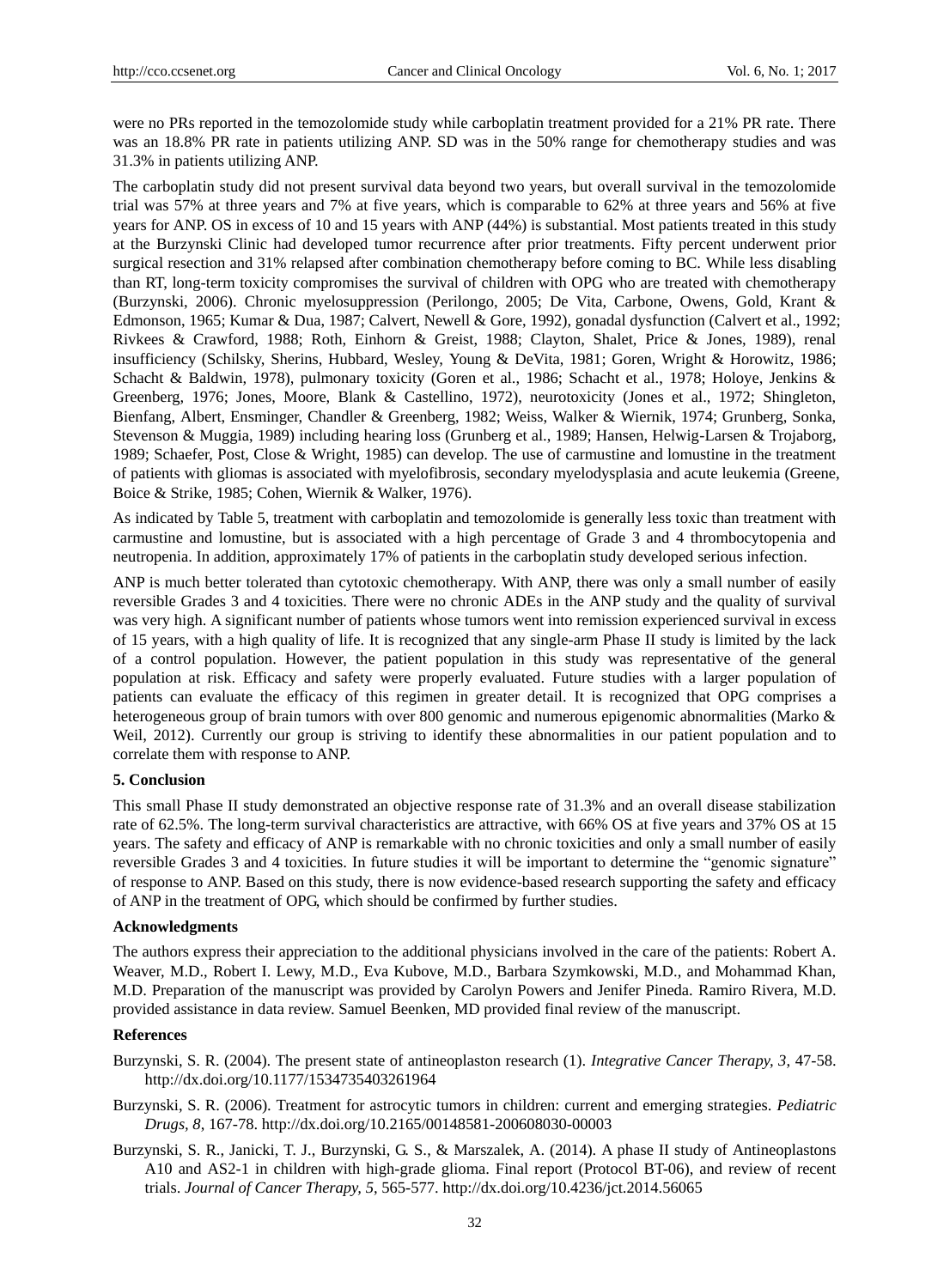- Burzynski, S. R., Janicki, T. J., Burzynski, G. S., & Marszalek, A. (2014). The response and survival of children with recurrent diffuse intrinsic pontine glioma based on phase II study of Antineoplastons A10 and AS2-1 in patients with brainstem glioma. *Child's Nervous System, 30*, 2051-2061. http://dx.doi.org/10.1007/s00381-014-2401-z
- Burzynski, S. R., Janicki, T. J., Burzynski, G. S., & Marszalek, A. (2015). A phase II study of Antineoplastons A10 and AS2-1 in patients with brainstem gliomas. The report on non-diffuse intrinsic pontine glioma (Protocol BT-11). *Journal of Cancer Therapy, 6*, 334-344. http://dx.doi.org/10.4236/jct.2015.64036
- Burzynski, S. R., Janicki, T. J., Burzynski, G. S., Marszalek, A., & Brookman, S. (2014). Long-term survival (>13 years) in a child with recurrent diffuse pontine gliosarcoma: A case report. *Journal of Pediatric Hematology/Oncology, 36*, e433-e439. http://dx.doi.org/10.1097/MPH.0000000000000020
- Burzynski, S. R., Janicki, T. J., Burzynski, G. S., Marszalek, A., & Brookman, S. (2014). A phase II study of Antineoplastons A10 and AS2-1 in children with recurrent, refractory or progressive primary brain tumors – Final report (Protocol BT-22). *Journal of Cancer Therapy, 5*, 977-988. http://dx.doi.org/10.4236/jct.2014.510102
- Burzynski, S. R., Janicki, T. J., & Burzynski, G. S. (2016) A phase II study of Antineoplastons A10 and AS2-1 in children with low-grade astrocytoma – final report (Protocol BT-13). *Journal of Cancer Therapy, 7,*  837-850*.* http://dx.doi.org/10.4236/jct.2016.712083
- Burzynski, S. R., Kubove, E., & Burzynski, B. (1992). Phase II clinical trials of antineoplastons A10 and AS2-1 infusions in astrocytoma. In D. Adam, H. Lode, E. Rubenstein (Eds.), *Recent Advances in Chemotherapy: 17th International congress of chemotherapy, Berlin, 1991.* Munich, Germany: Futuramed Publishers.
- Calvert, A. H., Newell, D. R., & Gore, M. E. (1992). Future directions with carboplatin: can therapeutic monitoring, high-dose administration, and hematologic support with growth factors expand the spectrum compared with cisplatin? *Seminars in Oncology, 19*, 155-163. https://www.ncbi.nlm.nih.gov/pubmed/1411627
- Chang, S. M., Kuhn, J. G., Robins, H. I., Schold, S. C., Spence, A. M., Berger, M. S., … Prados, M. D. (1999). Phase II study of phenylacetate in patients with recurrent malignant glioma: a North American Brain Tumor Consortium report. *Journal of Clinical Oncology, 17*, 984-990. http://ascopubs.org/doi/full/10.1200/JCO.1999.17.3.984
- Clayton, P. E., Shalet, S. M., Price, D. A., & Jones, P. H. M. (1989). Ovarian function following chemotherapy for childhood brain tumors. *Medical & Pediatric Oncology, 17*, 92-96. http://dx.doi.org/10.1002/mpo.2950170204
- Cohen, R. J., Wiernik, P. H., & Walker, M. D. (1976). Acute nonlymphocytic leukemia associated with nitrosourea chemotherapy: report of two cases. *Cancer Treatment Reports, 60*, 1257-1261. https://www.ncbi.nlm.nih.gov/pubmed/1071015
- De Vita, V. T., Carbone, P. P., Owens, A. H. Jr, Gold, G. L., Krant, M. J., & Edmonson, J. (1965). Clinical trials with 1, 3-bis(2-chloroethyl)-1-nitrosourea, NSC-409962. *Cancer Research, 25*, 1876-1881. http://cancerres.aacrjournals.org/content/25/11\_Part\_1/1876
- Edwards, M. S., & Cogen, P. H. (1994). Craniospinal neoplasms. In B. O. Berg (Eds.), *Child neurology: a clinical manual. 2nd ed.* (pp. 165-183). Philadelphia, PA: JB Lippincott.
- Gnekow, A. K., Kortmann, R. D., Pietsch, T., & Emser, A. (2004). Low grade chiasmatic-hypothalamic glioma-carboplatin and vincristin chemotherapy effectively defers radiotherapy within a comprehensive treatment strategy -- report from the multicenter treatment study for children and adolescents with a low grade glioma -- HIT-LGG 1996 -- of the Society of Pediatric Oncology and Hematology (GPOH). *Klinische Padiatrie, 216*, 331-342. http://dx.doi.org/10.1055/s-2004-832355
- Goren, M. P., Wright, R. K., & Horowitz, M. E. (1986). Cumulative renal tubular damage associated with cisplatin nephrotoxicity. *Cancer Chemotherapy & Pharmacology, 18*, 69-73. http://dx.doi.org/10.1007/BF00253068
- Greene, M. H., Boice, J. D. Jr & Strike, T. A. (1985). Carmustine as a cause of acute nonlymphocytic leukemia. *New England Journal of Medicine, 313*, 579. http://dx.doi.org/10.1056/NEJM198508293130911
- Grunberg, S. M., Sonka, S., Stevenson, L. L., & Muggia, F. M. (1989). Progressive paresthesias after cessation of therapy with very high-dose cisplatin. *Cancer Chemotherapy & Pharmacology, 25*, 62-64. http://dx.doi.org/10.1007/BF00694340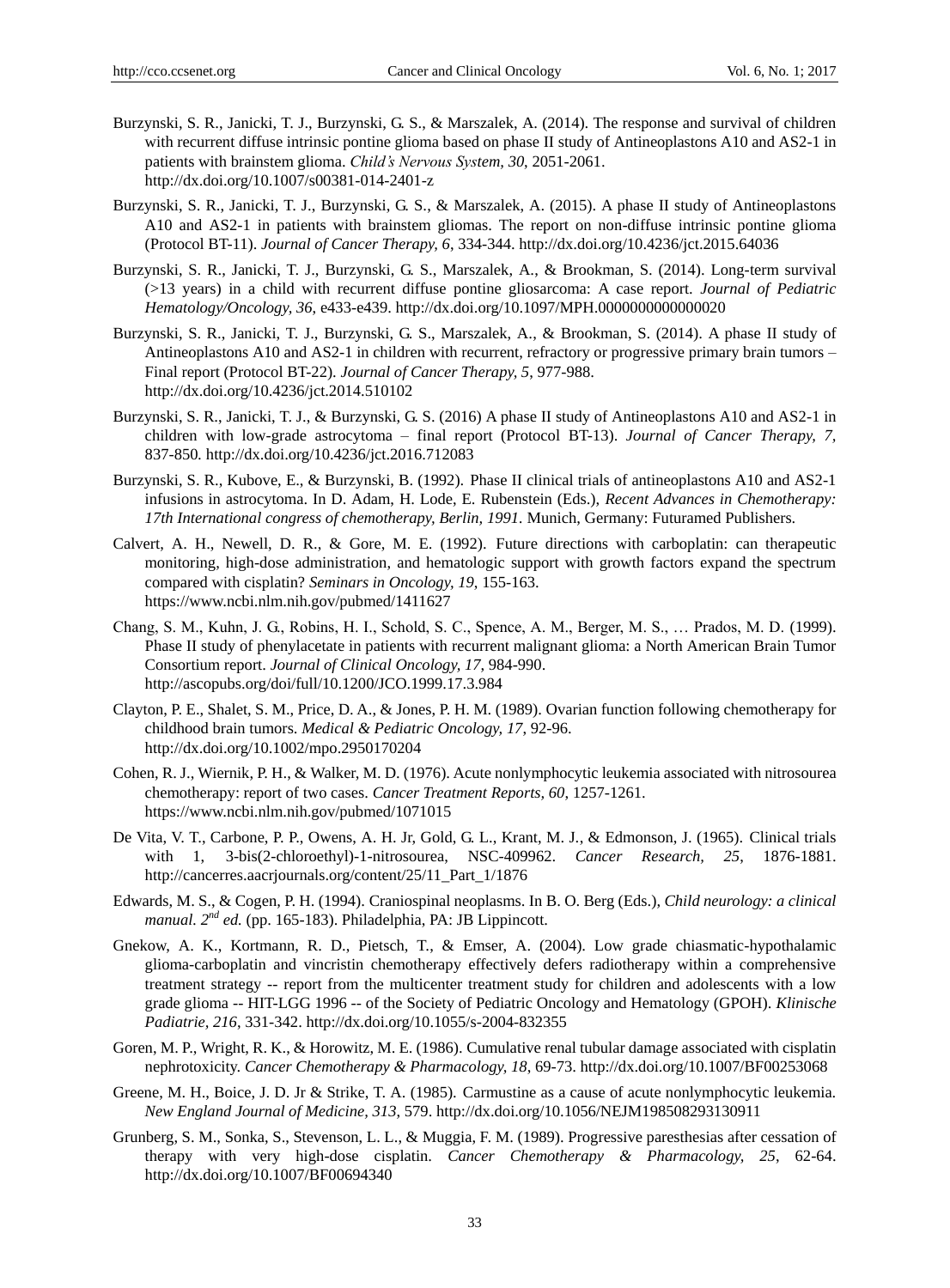- Gururangan, S., Cavazos, C. M., Ashley, D., Herndon, J. E., Bruggers, C. S., Moghrabi, A., … Friedman, H. S. (2002). Phase II study of carboplatin in children with progressive low-grade gliomas. *Journal of Clinical Oncology, 20*, 2951-2958. http://ascopubs.org/doi/abs/10.1200/JCO.2002.12.008
- Gururangan, S., Fisher, M. J., Allen, J. C., Herndon, J. E., Quinn, J. A., Reardon, D. A., … Friedman, H. S. (2007). Temozolomide in children with progressive low-grade glioma. *Neuro-Oncology, 9*, 161-168. http://dx.doi.org/10.1215/15228517-2006-030
- Gutman, D. H., & MacCollin, M. M. (2001). Brain tumors associated with neurofibromatosis. In A.H. Kaye & E.R. Laws (Eds.), *Brain tumors: An encyclopedic approach.* London, U.K.: Harcourt Publishers Limited.
- Hansen, S. W., Helwig-Larsen, S., & Trojaborg, W. (1989). Long-term neurotoxicity in patients treated with cisplatin, vinblastine, and bleomycin for metastatic germ cell cancer. *Journal of Clinical Oncology, 7*, 1457-1461. http://ascopubs.org/doi/pdf/10.1200/jco.1989.7.10.1457
- Hawkins, M. J., & Friedman, M. A. (1992). National Cancer Institute's evaluation of unconventional cancer treatments. *Journal of the National Cancer Institute, 84*, 1699-1702. http://dx.doi.org/10.1093/jnci/84.22.1699
- Holoye, P. Y., Jenkins, D. E., & Greenberg, S. D. (1976). Pulmonary toxicity in long-term administration of BCNU. *Cancer Treatment Reports, 60*, 1691-1694. https://www.ncbi.nlm.nih.gov/pubmed/1021241
- Iwamoto, F. M., & Lassman, A. B. (2015). Factorial clinical trials: a new approach to phase II neuro-oncology studies. *Neuro-Oncology, 17*, 174-176. http://dx.doi.org/10.1093/neuonc/nou314
- Jahraus, C. D., & Tarbell, N. J. (2006). Optic pathway gliomas. *Pediatric Blood & Cancer, 46*, 586-596. http://dx.doi.org/10.1002/pbc.20655
- Janss AJ, Grundy R, Cnaan A, Savino PJ, Packer RJ, Zackai EH, … Radcliffe J. (1995). Optic pathway and hypothalamic/chiasmatic gliomas in children younger than age 5 years with a 6-year follow-up. *Cancer, 75*, http://dx.doi.org/10.1002/1097-0142(19950215)75:4<1051::AID-CNCR2820750423>3.0.CO;2-S
- Jones, S. E., Moore, N., Blank, N., & Castellino, R. A. (1972). Hypersensitivity to procarbazine (Matulane) manifested by fever and pleuropulmonary reaction. *Cancer, 29*, 498-500. http://onlinelibrary.wiley.com/doi/10.1002/1097-0142(197202)29:2%3C498::AID-CNCR2820290240%3E3 .0.CO%3B2-O/abstract
- Kumar, L., & Dua, H. (1987). Cis-platin induced anemia [letter]. *New Zealand Medical Journal, 100*(817), 81.
- Laithier, V., Grill, J., Le Deley, M. C., Ruchoux, M. M., Couanet, D., Doz, F., ... Kalifa, C. (2003). Progression-free survival in children with optic pathway tumors: dependence on age and the quality of the response to chemotherapy--results of the first French prospective study for the French Society of Pediatric Oncology. *Journal of Clinical Oncology, 21*, 4572-4578. http://dx.doi.org/10.1200/JCO.2003.03.043
- Marko, N. F., & Weil, R. J. (2012). The molecular biology of WHO grade I astrocytomas. *Neuro-Oncology, 14*, 1424-1431. http://dx.doi.org/10.1093/neuonc/nos257
- Opocher, E., Kremer, L. C., Da Dalt, L., van de Wetering, M. D., Viscardi, E., Caron, H. N., & Perilongo, G. (2006). Prognostic factors for progression of childhood optic pathway glioma: A systematic review. *European Journal of Cancer, 42*, 1807-1816. http://dx.doi.org/10.1016/j.ejca.2006.02.022
- Perilongo, G. (2005). Considerations on the role of chemotherapy and modern radiotherapy in the treatment of childhood low grade glioma. *Journal of Neuro-Oncology, 75*, 301-307. http://dx.doi.org/10.1007/s11060-005-6754-8
- Pollack, I. F., & Mulvihill, J. J. (1996). Special issues in the management of gliomas in children with neurofibromatosis 1. *Journal of Neuro-Oncology, 28*, 257-268. http://dx.doi.org/10.1007/BF00250204
- Rivkees, S. A., & Crawford, J. D. (1988). The relationship of gonadal activity and chemotherapy-induced gonadal damage. *Journal of the American Medical Association, 259*, 2123-2125. http://dx.doi.org/10.1001/jama.1988.03720140043031
- Roth, B. J., Einhorn, L. H., & Greist, A. (1988). Long-term complications of cisplatin-based chemotherapy for testis cancer. *Seminars in Oncology, 15*, 345-350.
- Schacht, R. G. & Baldwin, D. S. (1978). Chronic interstitial nephritis and renal failure due to nitrosourea (NU) therapy. *Kidney International, 14*, 661.
- Schaefer, S. D., Post, J. D., Close, L. G., & Wright, C. G. (1985). Ototoxicity of low- and moderate-dose cisplatin.